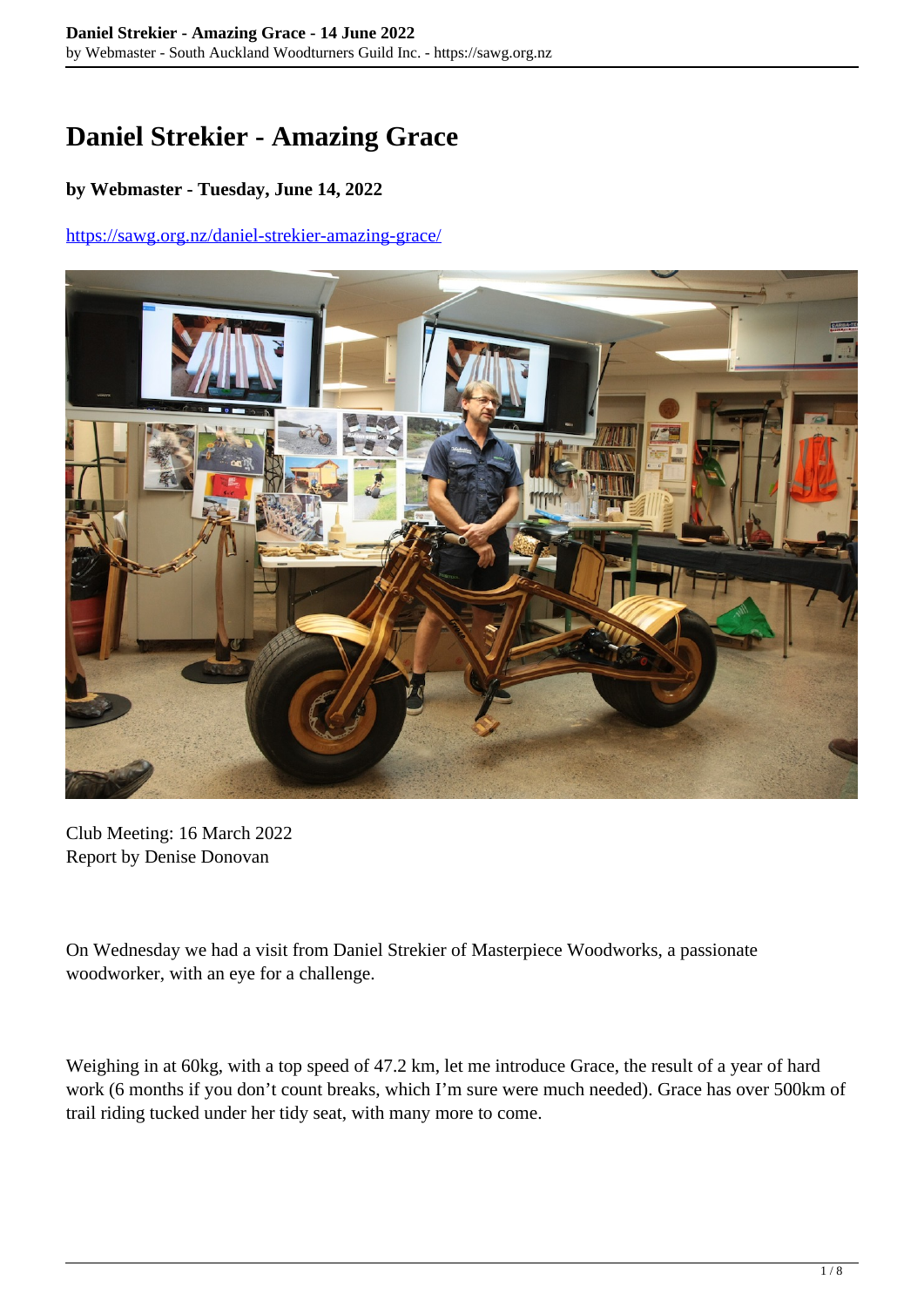This bike is a woodworker's dream, featuring amazing laminations of Walnut, Ash and American White Oak, a hollow wooden frame, 22 speed derailer system, hydraulic brakes, and the fattest tubeless tyres you ever saw on a bike.

Each wooden piece on this bike has been lovingly handcrafted by Daniel himself, through trial and error, a wealth of woodworking knowledge, and an "anything is possible" attitude.



Daniel originally started the bike by accident, basing its' design around 2 tyres he purchased for a remotecontrol gate that never quite happened, instead deciding he needed a challenge, and a project that displayed his talents to current and future customers.

The 17.5 kg tyres and rims were started with a plywood wheelbase, and white oak rims with finger joins. The mudguards were a 2-way lamination using three 2mm sheets which provided quite a challenge, using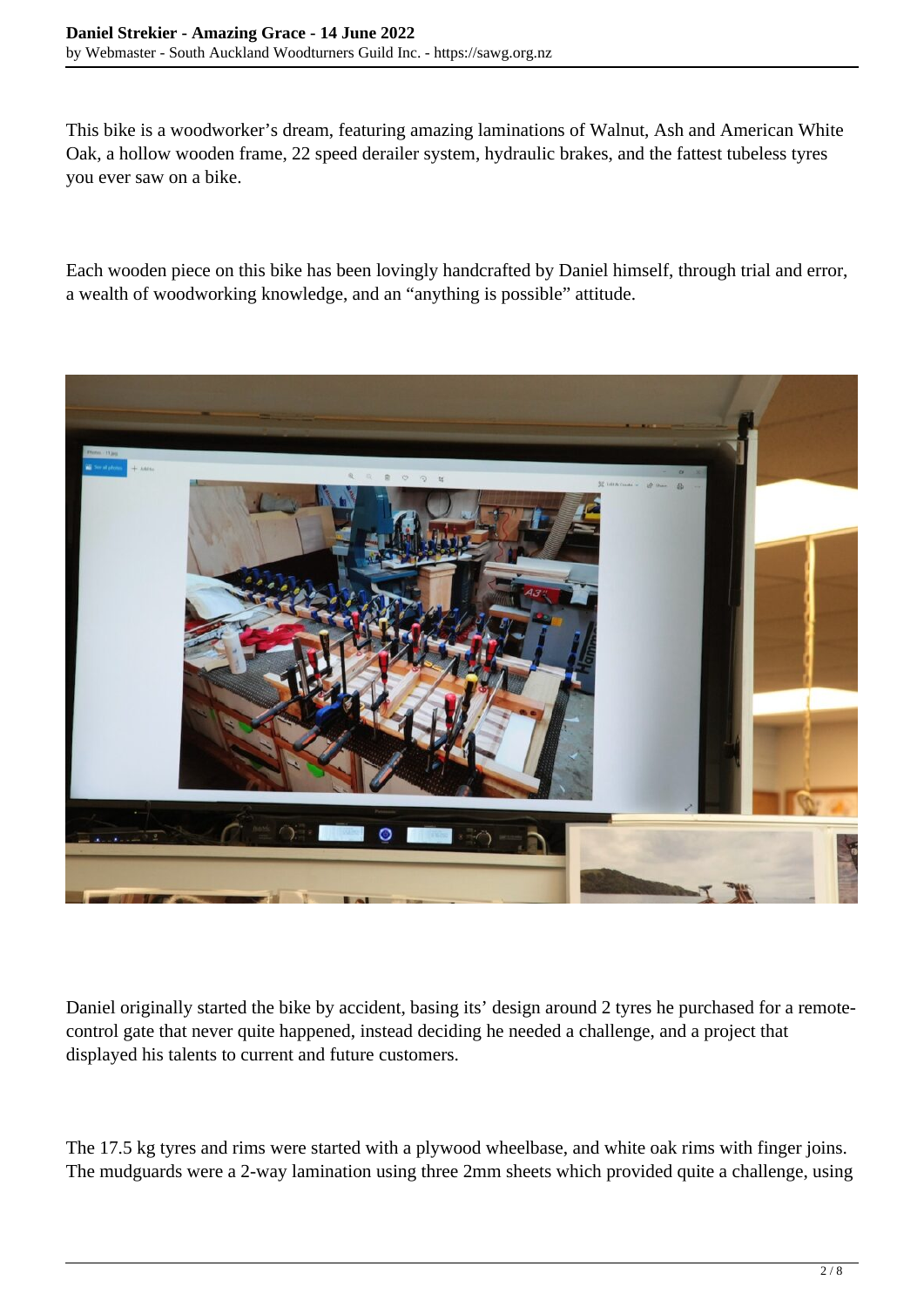a stave process popular in barrel design and hot water to shape the brackets. They were then strengthened with an epoxy fiberglass underlayer. The solid forks were each assembled from 9 pieces of wood, with a steamer utilised to bend each individual layer.



The frame design of the bike took 4 hours alone. Assembly of the 8kg framed consists of a basic MDF frame designed around a mountain bike. The original design also used a normal gear system but was later changed to a Shimano 11 x 2 gear hub. As "straight lines are too easy", the unique lamination was done by cutting and gluing 2mm strips, creating curved lines by cutting several strips together on a band saw, and then mixing them up.

Not everything could be wood, so improvisations were made where strength was a factor … the handlebars and chain guard encompasses carbon fibre, the wheel axels are steel, and the pedals are aluminium wrapped in wood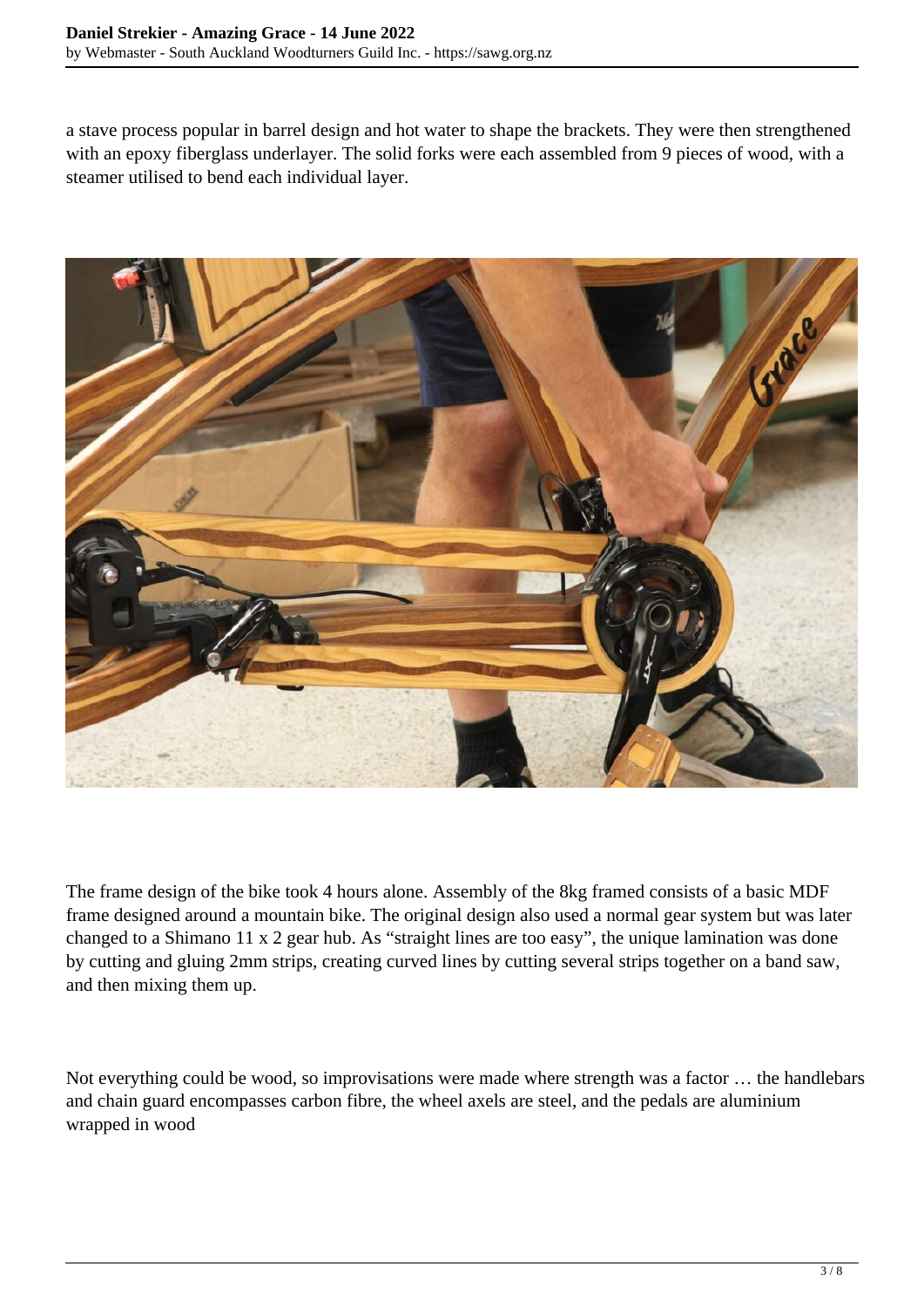As if the bike wasn't enough, Daniel has also made his own matching helmet using resin and wood cut with a plug cutter, and a stunning wooden chain and functional wooden lock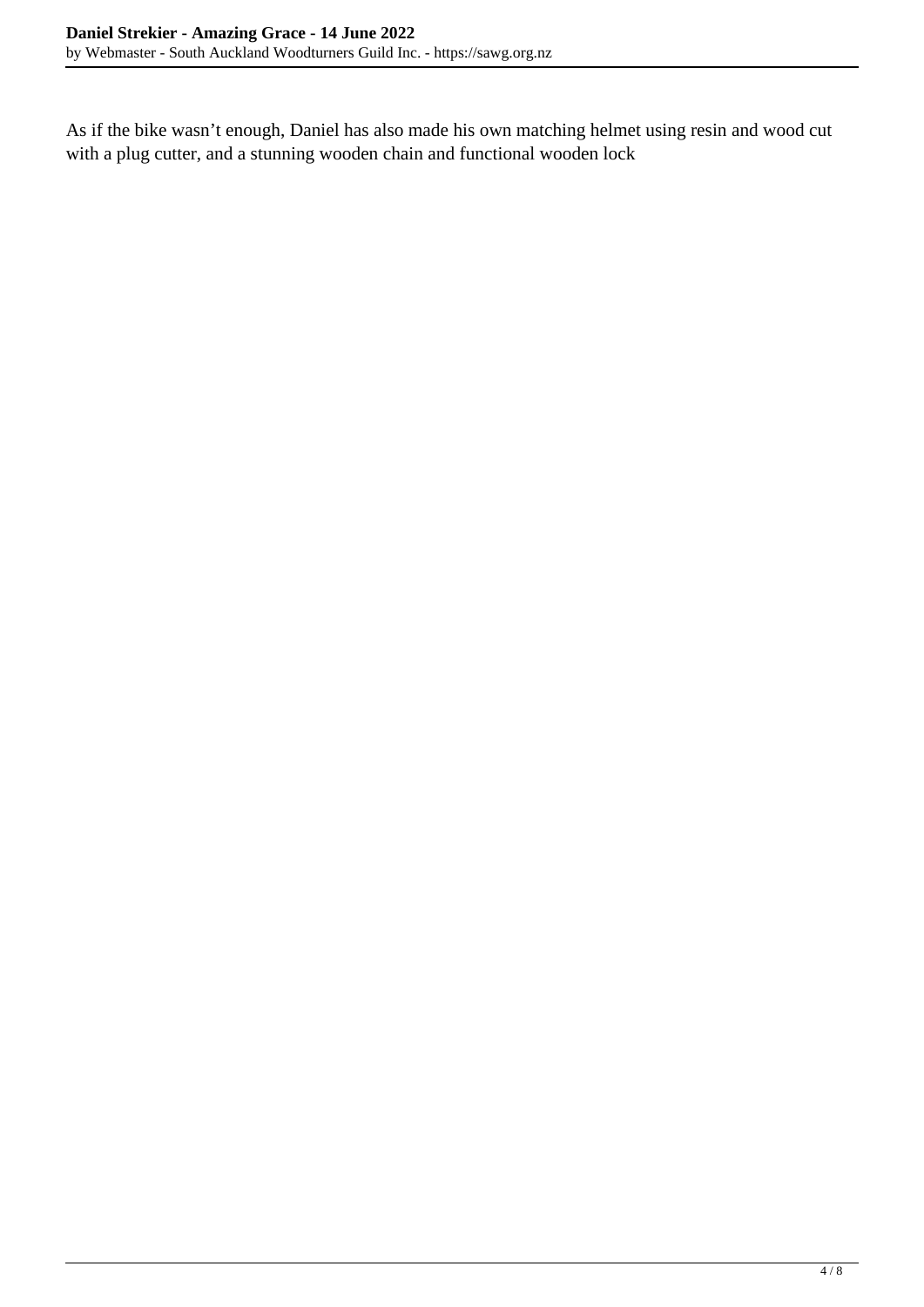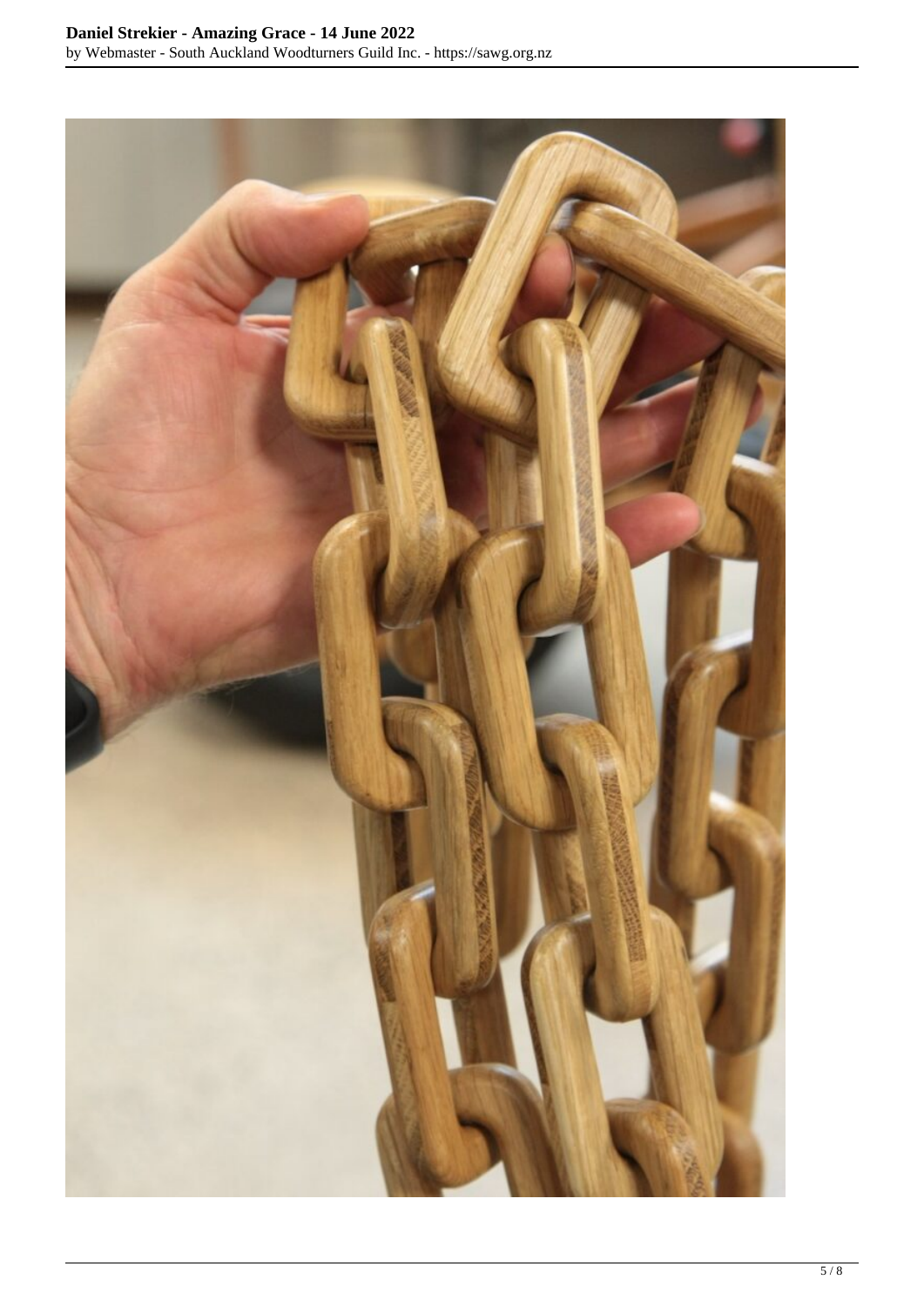All this was completed over a 12-month time frame, with many hours just standing and staring while thinking over the technicalities, many sleepless nights, while also building a business.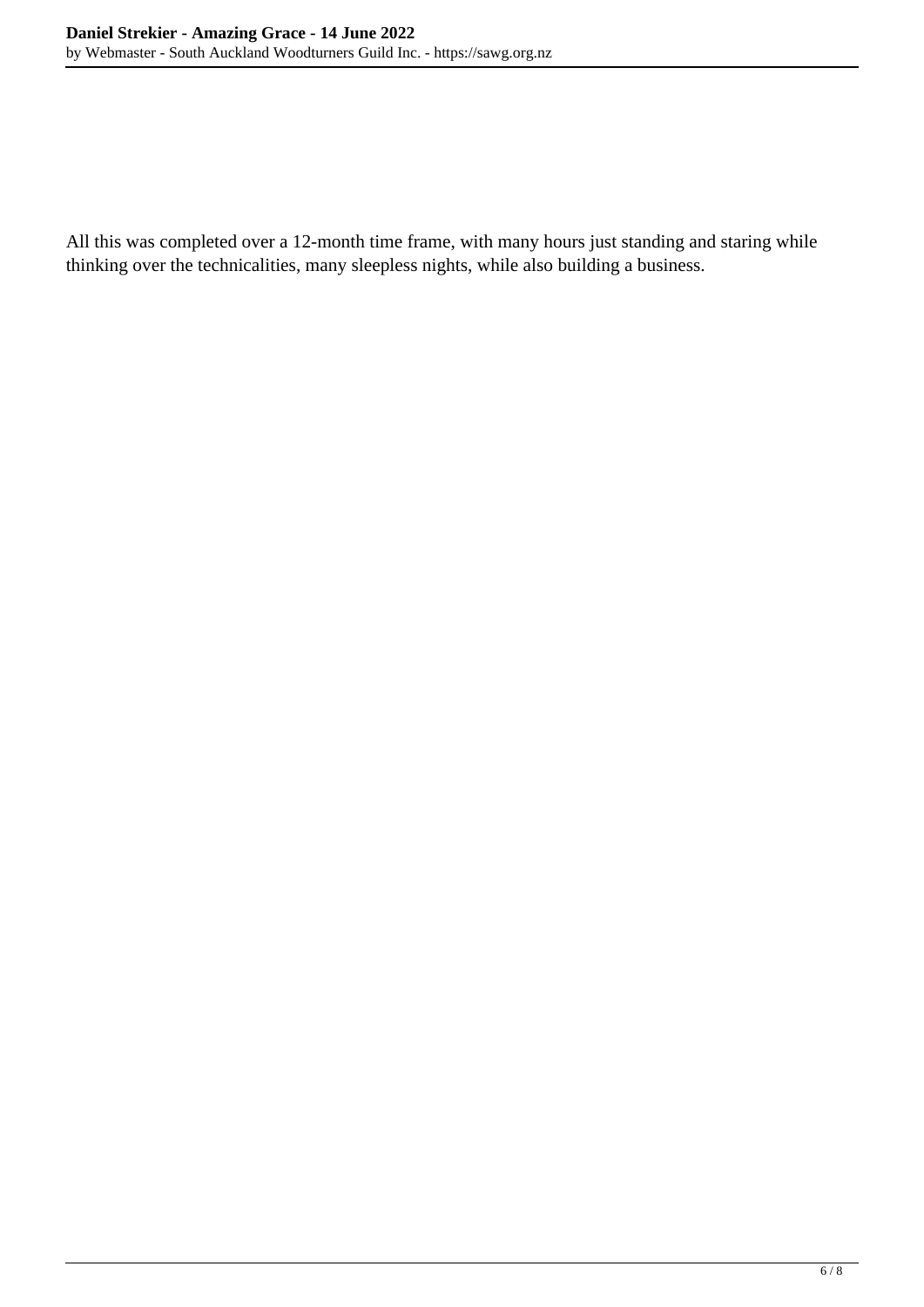